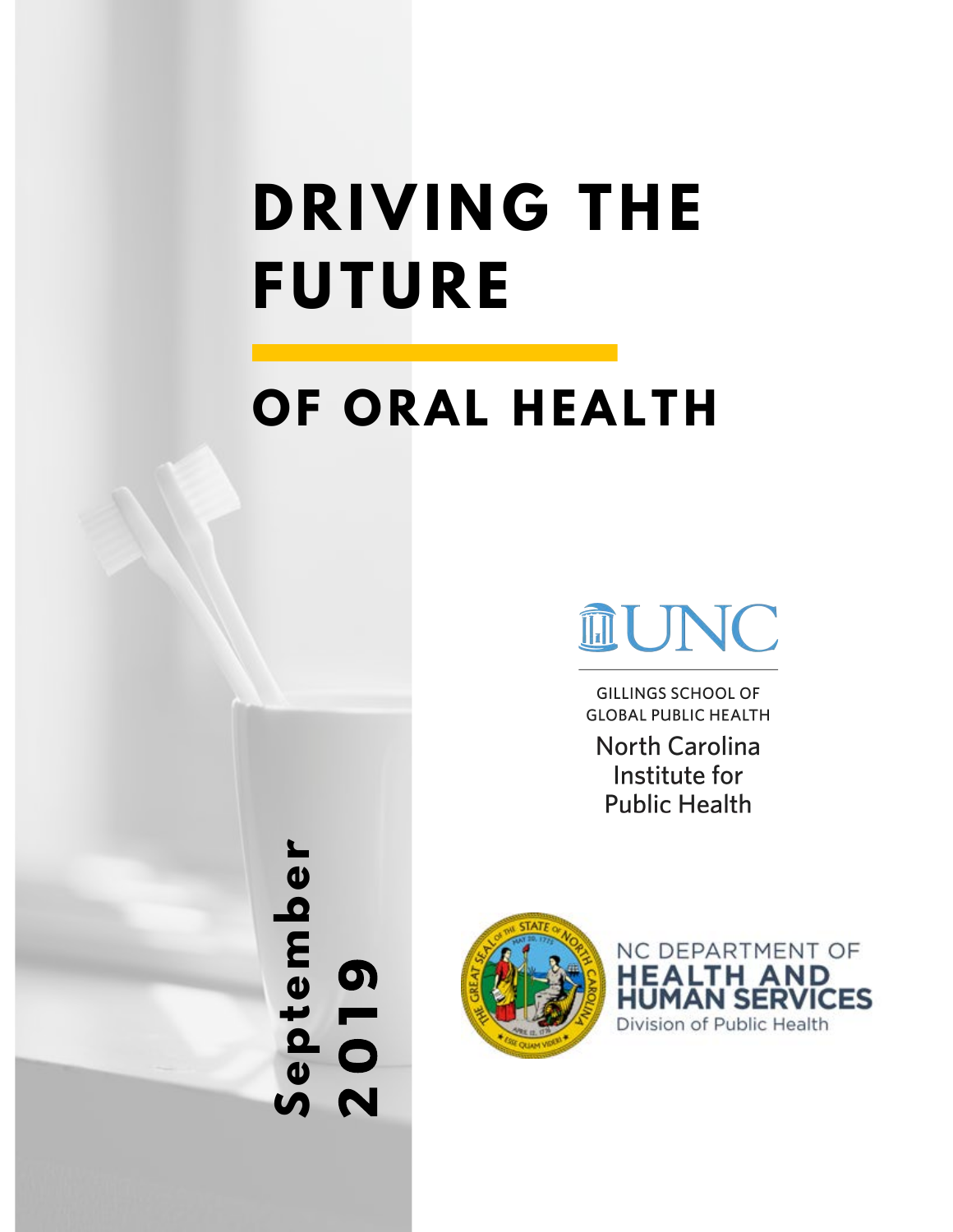## **CONTENTS**

About the Assessment

2 Who Took the Survey?

4 Key Findings: Oral Health Professionals

**Q** Key Findings: Medical Professionals

**Q** Training Supports and Resources

10 Discussion

11 Appendices

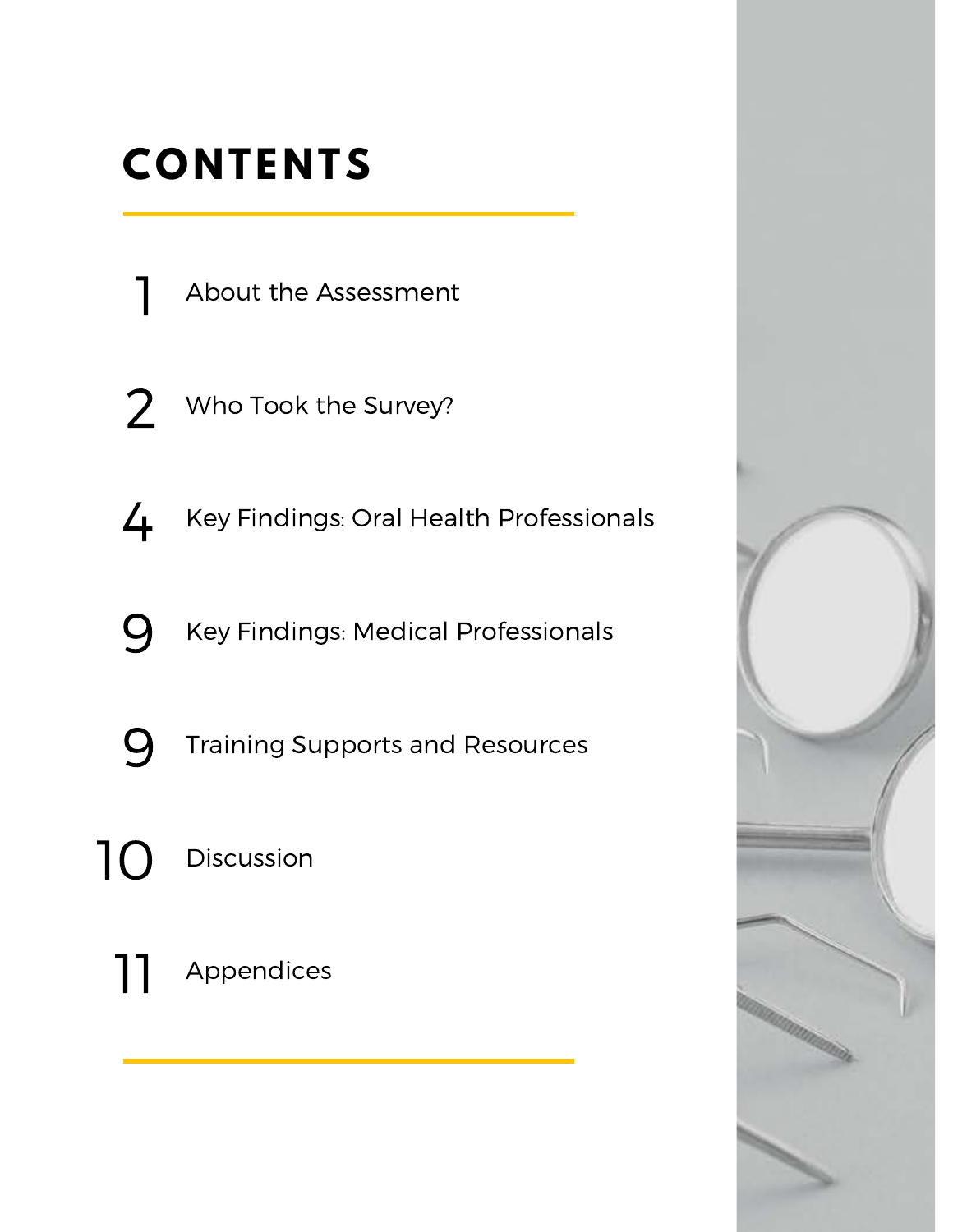## **ABOUT THE ASSESSMENT**

The Oral Health Section (OHS) of the North Carolina Division of Public Health (NCDPH), through funding from the U.S. Health Resources & Services Administration, has a multi-year project to strengthen the oral health workforce within North Carolina's safety net system through the provision of trainings and professional development programs. In partnership with the North Carolina Institute for Public Health (NCIPH) at the UNC Gillings School of Global Public Health, this initial training needs assessment was conducted to identify training and other support needs in the areas of dental public health practice and leadership. The data from the assessment will be used to guide future professional development offerings from OHS including conferences, trainings and a planned leadership institute.

The North Carolina Institute for Public Health and the Oral Health Section of the North Carolina Division of Public Health would like to acknowledge the dentists, dental hygienists, physicians, nurses and other health care professionals who took time from their busy schedules to respond to this assessment as well as those who served in advisory roles. We appreciate the time they invested to provide information that will help drive the future of oral health care in North Carolina

The assessment instrument, conducted as an online survey, was developed by OHS and NCIPH and was piloted by a small group of oral health professionals. The survey link was distributed through multiple channels including oral health and public health associations, newsletters and academic institutions. (See Appendix 1 for a list of distribution channels.) While the focus was on professionals in safety net settings such as public health departments and community health centers, an effort was made to include private dental practices. Responses were sought from both oral health providers as well as safety net medical providers in order to gain an understanding of relationships/partnerships between these providers.

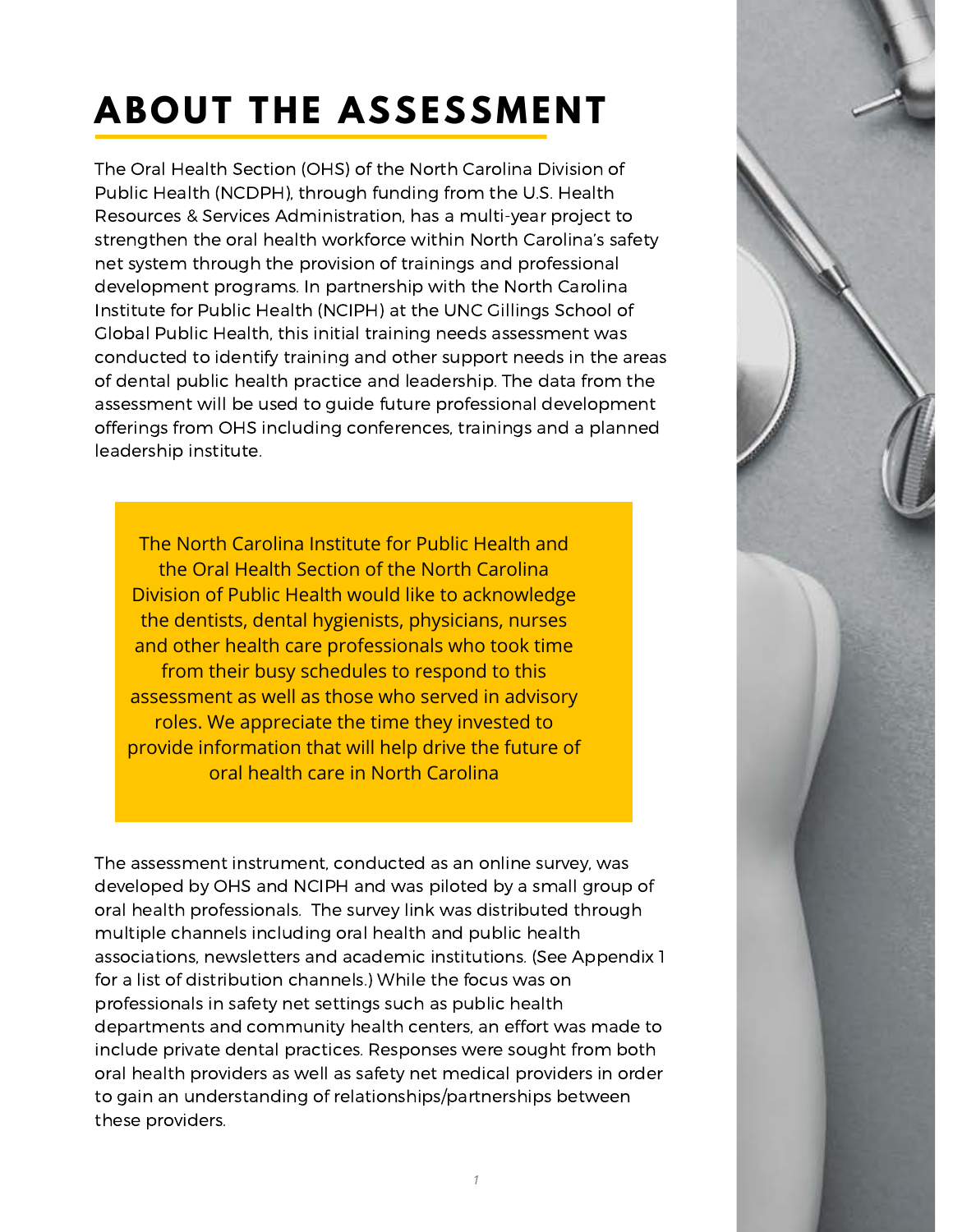The assessment gathered information on respondents' current professional role, their role within their agency and demographic information. Respondents were also asked questions related to professional development preferences. The majority of the assessment focused on questions related to respondents' current and future training needs around broader, cross-cutting strategic skills that are needed to help address larger, complex system-level issues that extend beyond typical clinical skills. Respondents were asked to rate items in terms of their current skill level and the importance to their current work and future work.

Responses were received from 55 of the 100 counties in North Carolina. There were 266 total responses to the survey. Of these 266 respondents, approximately 60% (n=160) fully completed the survey. To ensure that the survey results included the most meaningful responses, respondents who answered at least one question beyond the initial section of the survey were included. Using this threshold, the analysis included 241 informative responses, approximately 91% of the total responses to the survey. Note: Inferences and interpretations of these data should consider the potential limitations of the data collected, in particular, the proportion of the workforce who did not respond, given that respondents represent only ~2% of the total oral health workforce in North Carolina\*.

## **WHO TOOK THE SURVEY?**

### PROFESSIONAL OCCUPATIONS

A majority of respondents were either dental hygienists (27%) or dentists (26%), followed by nurses (25%) and dental assistants (7%). Among the other options specified, many were administrative positions such as medical/dental office assistant or manager.

### E DUCATIONAL DE GREES

Of the 126 dentists and dental hygienists, the highest degrees earned were doctoral degree (50%), followed by associate degree (37%), baccalaureate degree (10%) and master's degree (4%). Overall, 14 of the 126 dentists and dental hygienists (11%) had earned an MPH, MSPH or other public health degree.

\*2017 data from the North Carolina Health Professionals Data System at the Cecil B. Sheps Center at UNC-Chapel Hill showed active, in-state dentists (5,112) and hygienists (6,153).

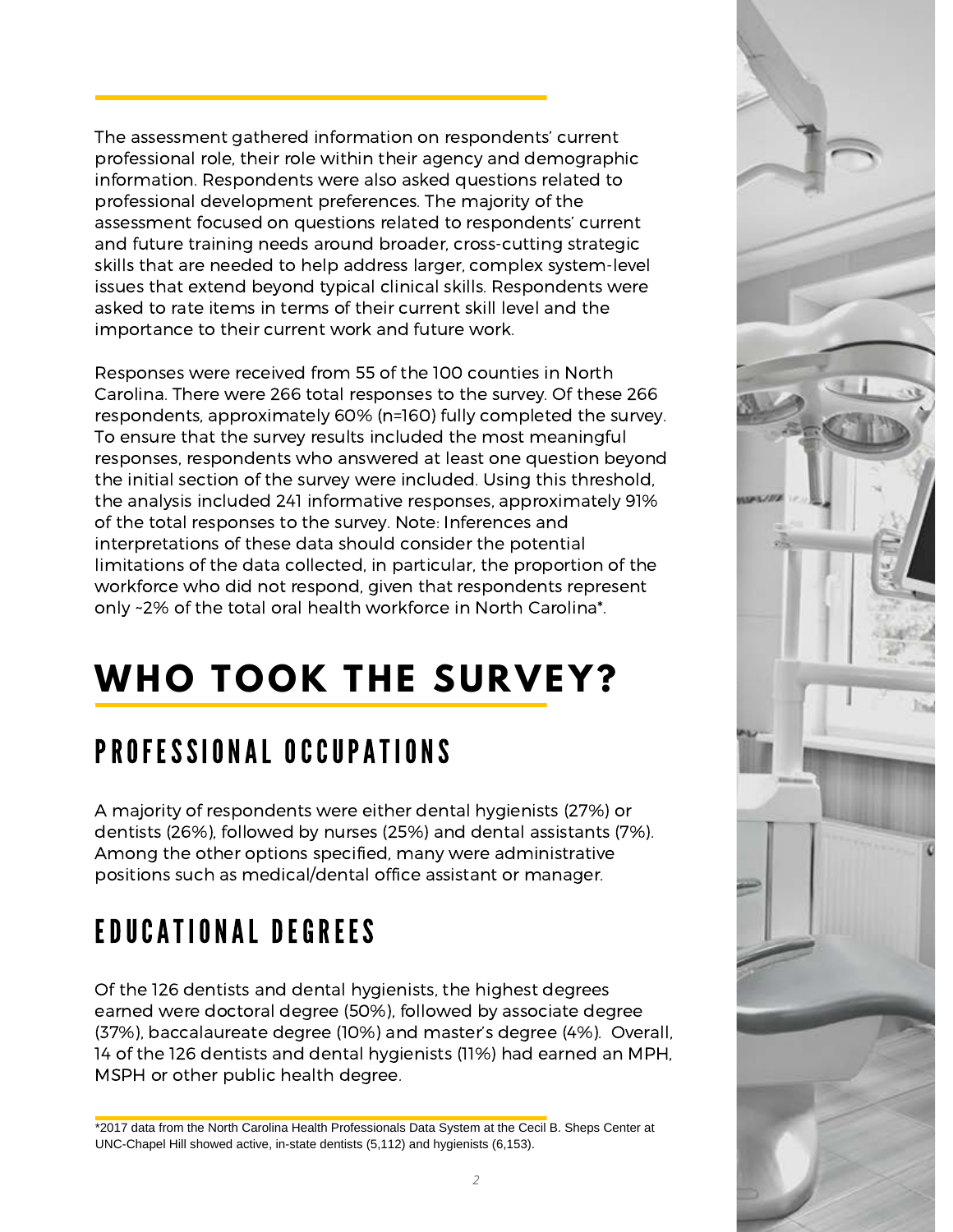### EMPLOYING AGENCY

For dentists and dental hygienists, the majority of dentists worked in local health departments (LHDs) or federally qualified health centers (FQHCs) (68% cumulatively) while the majority of dental hygienists worked in private practice (44%).

For medical professionals, the majority of physicians worked in FQHCs (67%) while the majority of physician assistants (75%) and nurses (85%) worked in LHDs.

### **ROLE WITHIN AGENCY**

Among dentists, dental hygienists and dental assistants, 93% reported having some role in clinical services, 56% reported administrative/ management/leadership roles and 47% reported a role in teaching and instruction. All oral health professionals reported serving multiple roles within their agencies.

| <b>Dentists</b> | <b>Dental Hygienists</b> | <b>Dental Assistants</b> |
|-----------------|--------------------------|--------------------------|
| $1-6$           | $1-6$                    | $1 - 3$                  |
| roles           | roles                    | roles                    |
| 27              | 2.8                      | 1.9                      |
| average # roles | average # roles          | average # roles          |

### D E M O G R A P H I C S

Demographic information was only captured for respondents who completed the survey (n=160). Of these 160 respondents:

- 89% were female
- 43% were between 30-44 years of age and 39% were 50 years or older
- 93% were non-Hispanic/Latinx

Of the 151 respondents who chose to answer the question regarding race, 86% were white, 11% were black and 4% were Asian.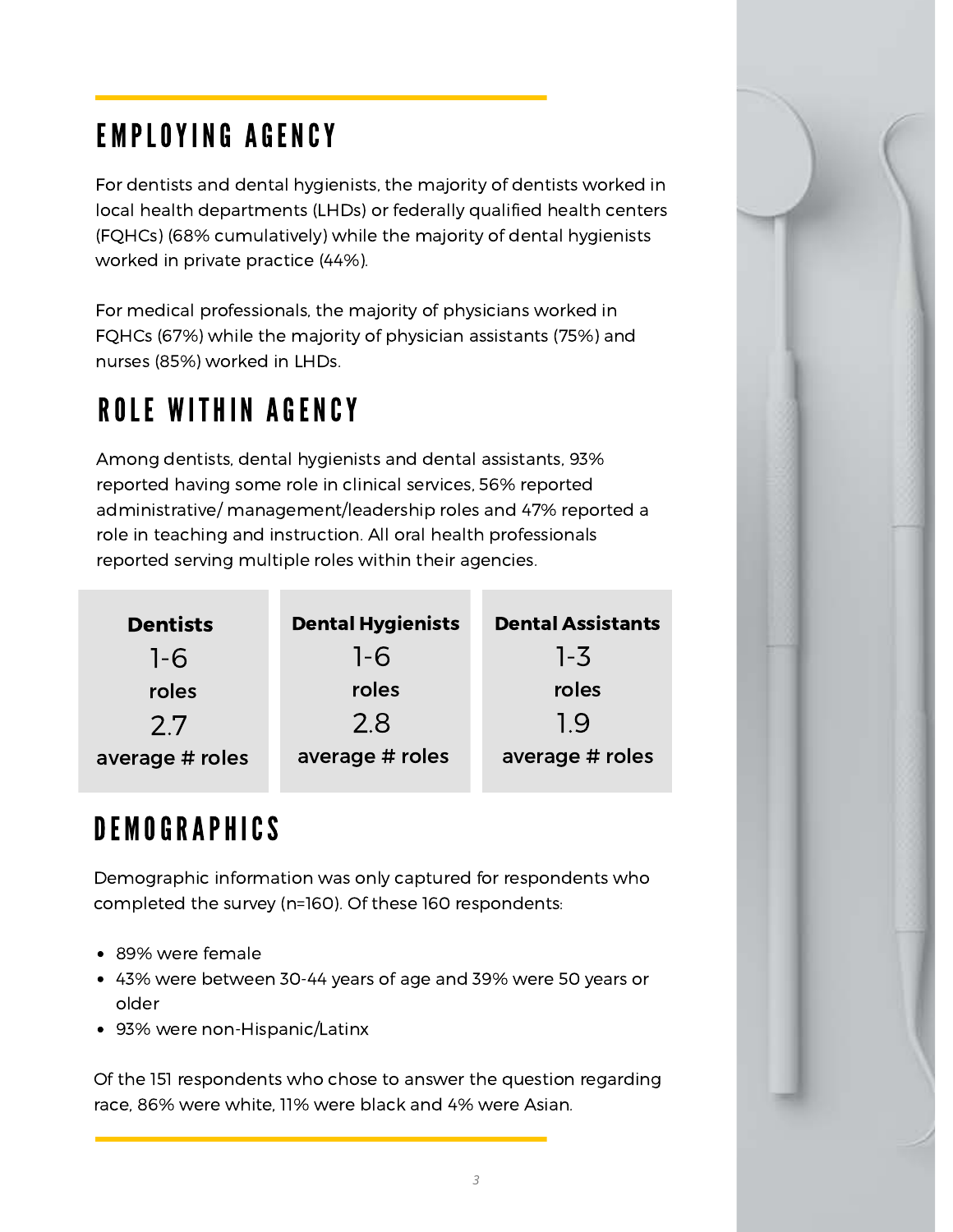### **KEY FINDINGS: ORAL HEALTH PROFESSIONALS**

Oral health professionals (dentists, dental hygienists, and dental assistants) were presented with a set of questions related to both strategic and technical skills and asked to rate their responses based on three questions:

- 1. How important is this item in your day-to-day work?
- 2. How important do you think this item will be for your dayto-day work in 3-5 years?
- 3. What is your current skill level for this item?

These data were then compared to identify areas with the highest skill gaps – areas identified as high importance but low current skill.

### STRATEGIC SKILLS

The individual strategic skill questions (n=39) comprise specific knowledge, skills or attitudes that, in combination, can build toward the more complex skill sets embodied within eight overarching strategic skill domains. (A full list of all strategic domains with accompanying definitions is provided in Appendix 2.) Strategic skills can provide a clearer path toward the development of specific training or supports to address identified needs. The highest skill gaps for individual strategic skills are provided below along with the overarching domain.

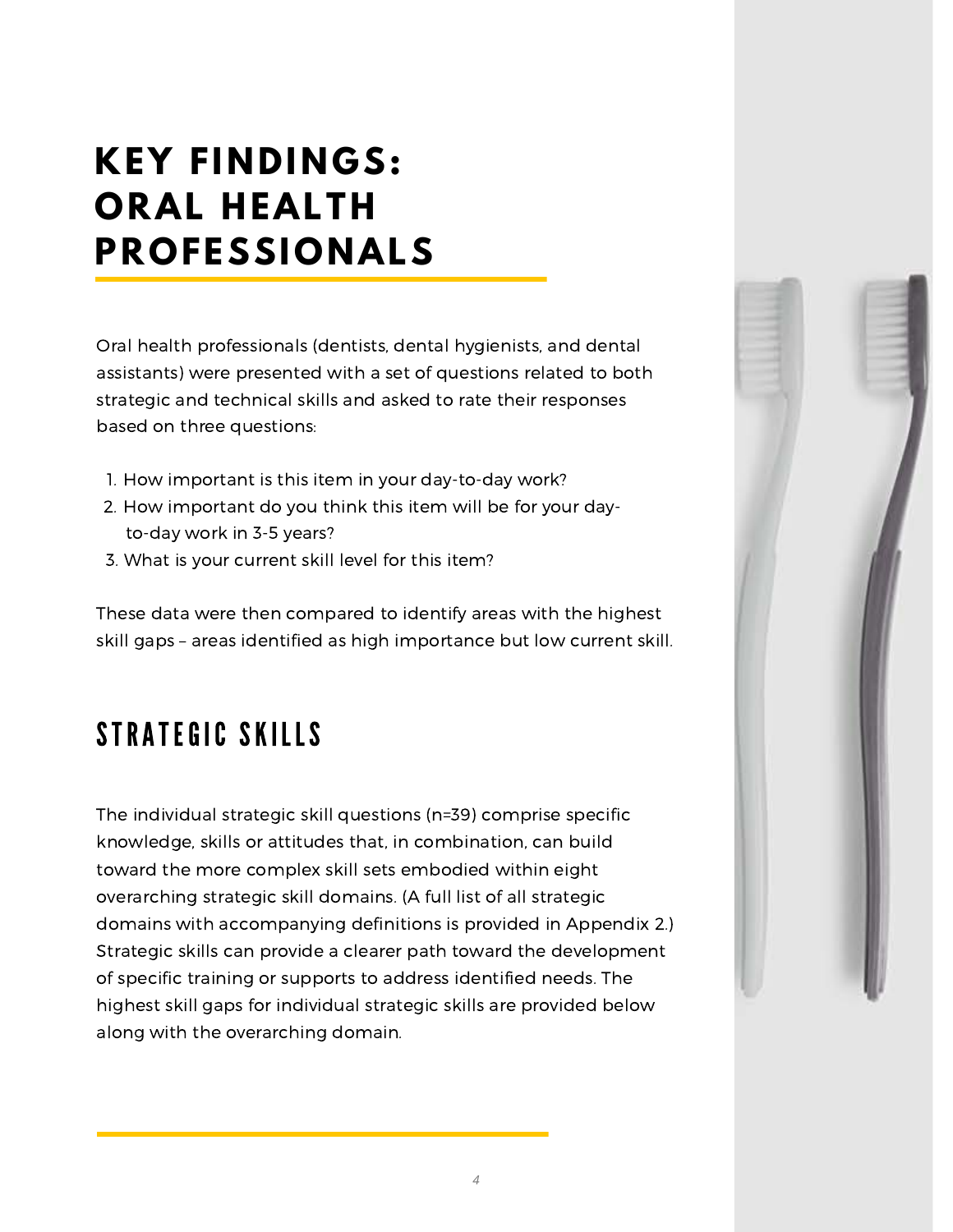#### Top Strategic Skill Gaps

| <b>Domain</b>        | <b>Strategic Skill</b>                                                                                             | Rank          |
|----------------------|--------------------------------------------------------------------------------------------------------------------|---------------|
| Systems<br>Thinking  | Identify funders, including unconventional<br>partners, whose missions match with those<br>of your agency/partners |               |
| Change<br>Management | Effectively communicate organizational<br>change to external stakeholders                                          | $\mathcal{P}$ |
| Change<br>Management | Effectively communicate organizational<br>change within your organization                                          | 3             |
| Problem<br>Solving   | Monitor and evaluate results of new and<br>ongoing interventions and strategies                                    | 4             |
| Systems<br>Thinking  | Convene entities with diverse, relevant<br>expertise to establish collective goals                                 | 5             |

Additional takeaways:

- Around 45%\* of oral health professionals indicated that each of the individual strategic skills are very important in their day-to-day work; 11 skills were ranked as very important by >75% of respondents.
- The Policy Engagement domain had the lowest ranking of perceived current and future importance.
- The Persuasive Communication and Diversity and Inclusion domains had the highest ranking of current importance.

### TECHNICAL SKILLS

Oral health professionals also responded to questions about technical skills that were tailored to their particular occupational role (e.g., dentist, dental hygienist) as well as cross-cutting skills that were asked of all professionals.

\*The one exception was a skill question related to quality improvement (QI) processes which was perceived as very important by only 24% of respondents.

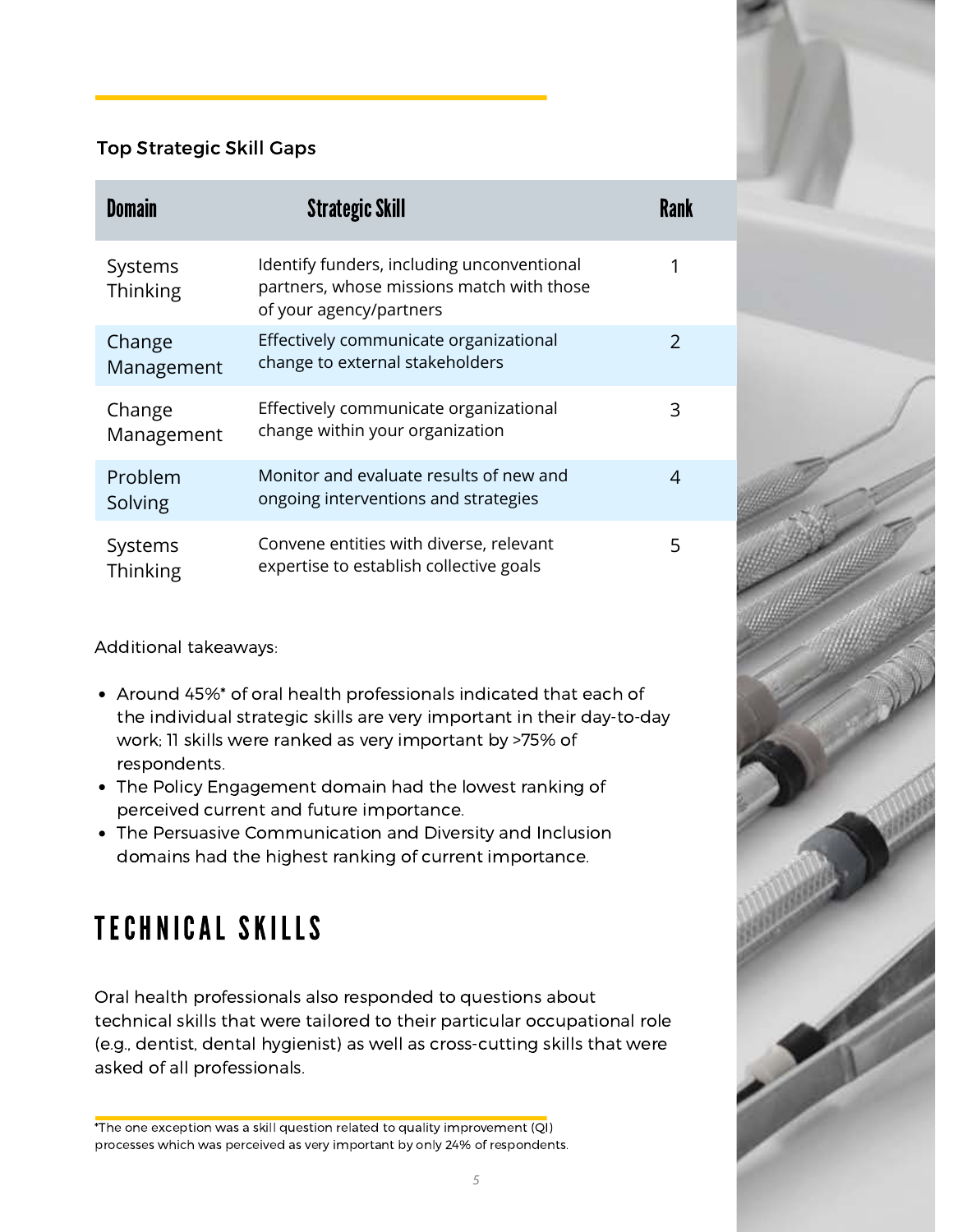#### Top technical skill gaps

#### **Cross-cutting Skills (Dentists, Dental Hygienists, Dental Assistants):**

- 1. Knowledge and awareness of evidence-based dental public health interventions.
- 2. Developing and implementing evaluation strategies.
- 3. Advocate on behalf of community health concerns.

#### **Dentists:**

- 1. Screening/prevention strategies for substance use.
- 2. Practice management skills (e.g., billing, supply ordering, scheduling success).
- 3. Manage referrals and follow-up for non-oral health needs, including ability to communicate effectively with non-oral health professionals.

#### **Dental Hygienists:**

- 1. Advocate for oral health in the organization and the community, including community water fluoridation.
- 2. Demonstrate knowledge and understanding of agency and community resources in order to make referrals for non-oral health needs.
- 3. Provide oral health services in community settings (e.g., schools, residential facilities, mobile units).

#### **Dental Assistants:**

All skills were tied for importance and none were identified as low skill.

### **PUBLIC HEALTH 3.0**

Oral health professionals were given a brief definition of Public Health 3.0 and were asked to rate their awareness and the importance of this model for their current and future work. While respondents indicated that this concept was important to both their current (75%) and future (94%) work, they also indicated a very low level of current awareness of the topic (88% unaware/somewhat aware).

#### **Public Health 3.0, Defined\***

Public Health 3.0 refers to a new era of enhanced and broadened public health practices that involves engaging multiple sectors and community partners to generate collective impact and improve social determinants of health.

\*Office of the Assistant Secretary for Health, U.S. Department of Health and Human Services. Public Health 3.0: A call to action to create a 21st century public health infrastructure.

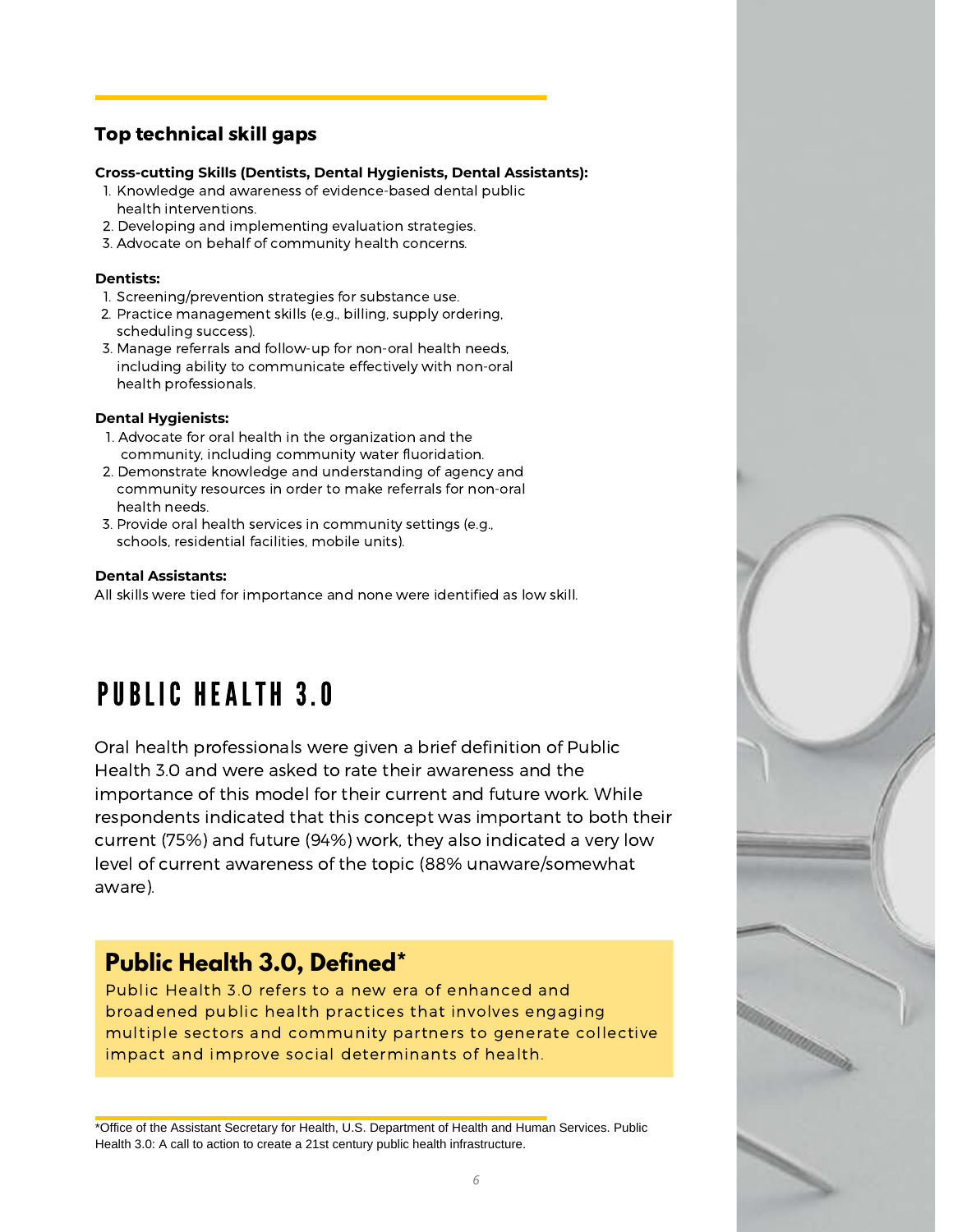### WORKING WITH VULNERABLE POPULATIONS

Dentists, dental hygienists, and dental assistants were also asked questions regarding provision of care to vulnerable populations. Of the 75 respondents:

- More than ¾ provide services to children, Medicaid beneficiaries, pregnant women and people with intellectual and/or developmental disabilities.
- One-half to ¾ provide services to individuals with behavioral health or substance abuse, individuals with HIV/AIDS and people with multiple co-morbidities.
- One-third serve elderly populations in institutional settings.

If respondents indicated they did not serve particular population(s) they were asked why not. Twenty-six percent indicated that their practice was limited to children and others noted reimbursement/payment issues (14%).

These oral health professionals were asked about their comfort level in serving various vulnerable populations:

- Two-thirds or more were very comfortable providing services to pregnant women, Medicaid beneficiaries, children and people with HIV/AIDS.
- Over half indicated they were somewhat uncomfortable to somewhat comfortable providing services to individuals with intellectual and developmental disabilities, behavioral health or substance abuse issues, multiple co-morbidities or elderly populations in institutional settings.

For those that were uncomfortable providing services to a particular population (n=43), 70% indicated that understanding clinical treatment guidelines/best practices and strategies to address potential behavioral issues would make them more comfortable serving these populations. Additionally, 56% indicated connecting to an expert to ask questions would make them more comfortable serving these populations.

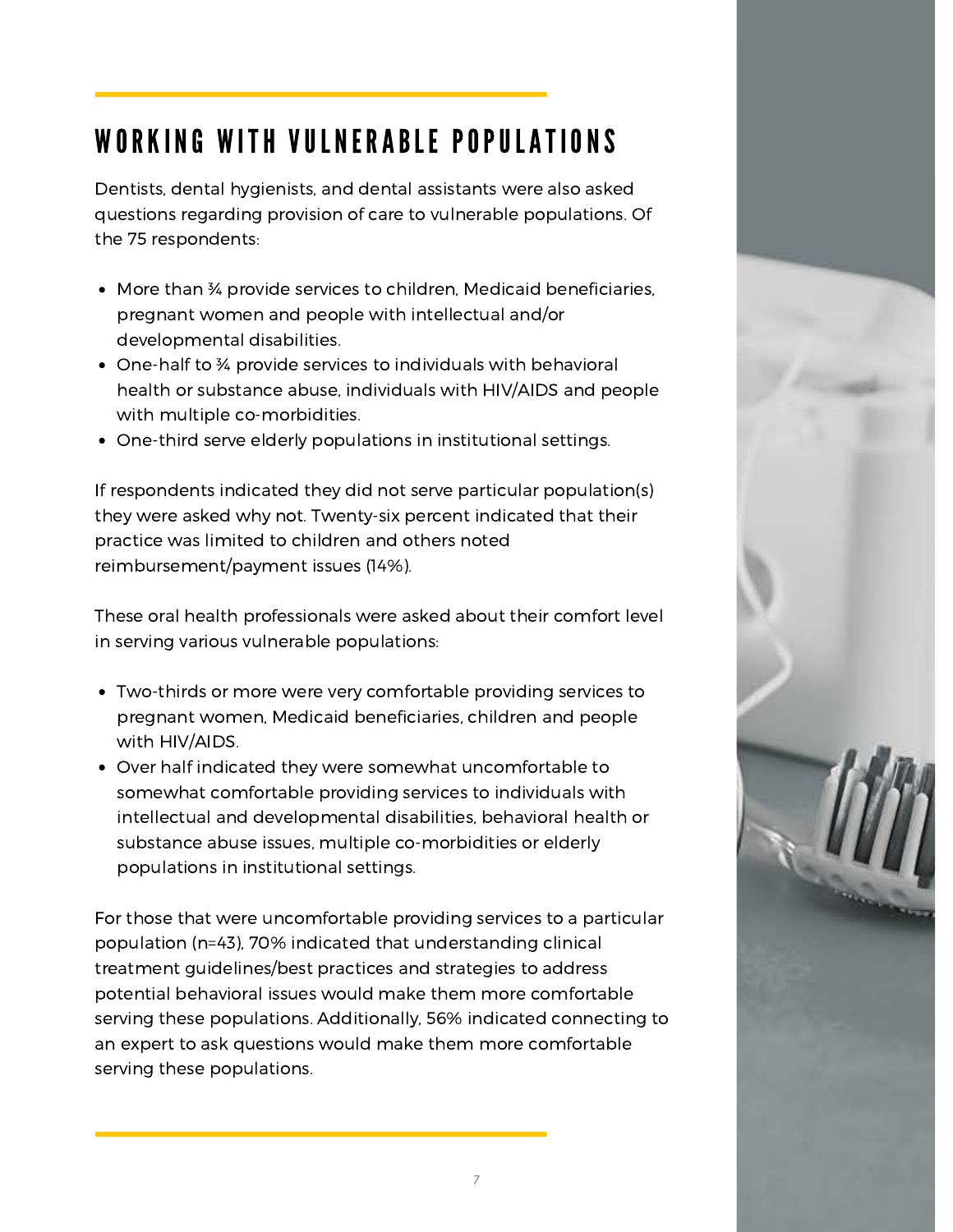Oral health professionals were asked about their attitudes and beliefs in serving others. More than 84% strongly agreed that they were deeply motivated to improve the lives of others through their work, that their personal values were aligned with their work and career and that people in their roles had a responsibility to provide care to underserved individuals.

When asked about the impact of dental school in preparing them for dental public health practice:

- About 1/3 strongly agreed that dental school prepared them to treat patients from socioeconomically disadvantaged backgrounds and from ethnic/racial groups different than their own.
- Around half of respondents agreed that school prepared them to understand the barriers that individuals and families face in accessing dental care or the role of the safety net in providing care to underserved and vulnerable populations.

### COMMUNITY CONNECTIONS

Dentists and hygienists were also asked how often they connected to other providers and agencies in their communities:



\*Rarely = several times per year to once a year

*8*

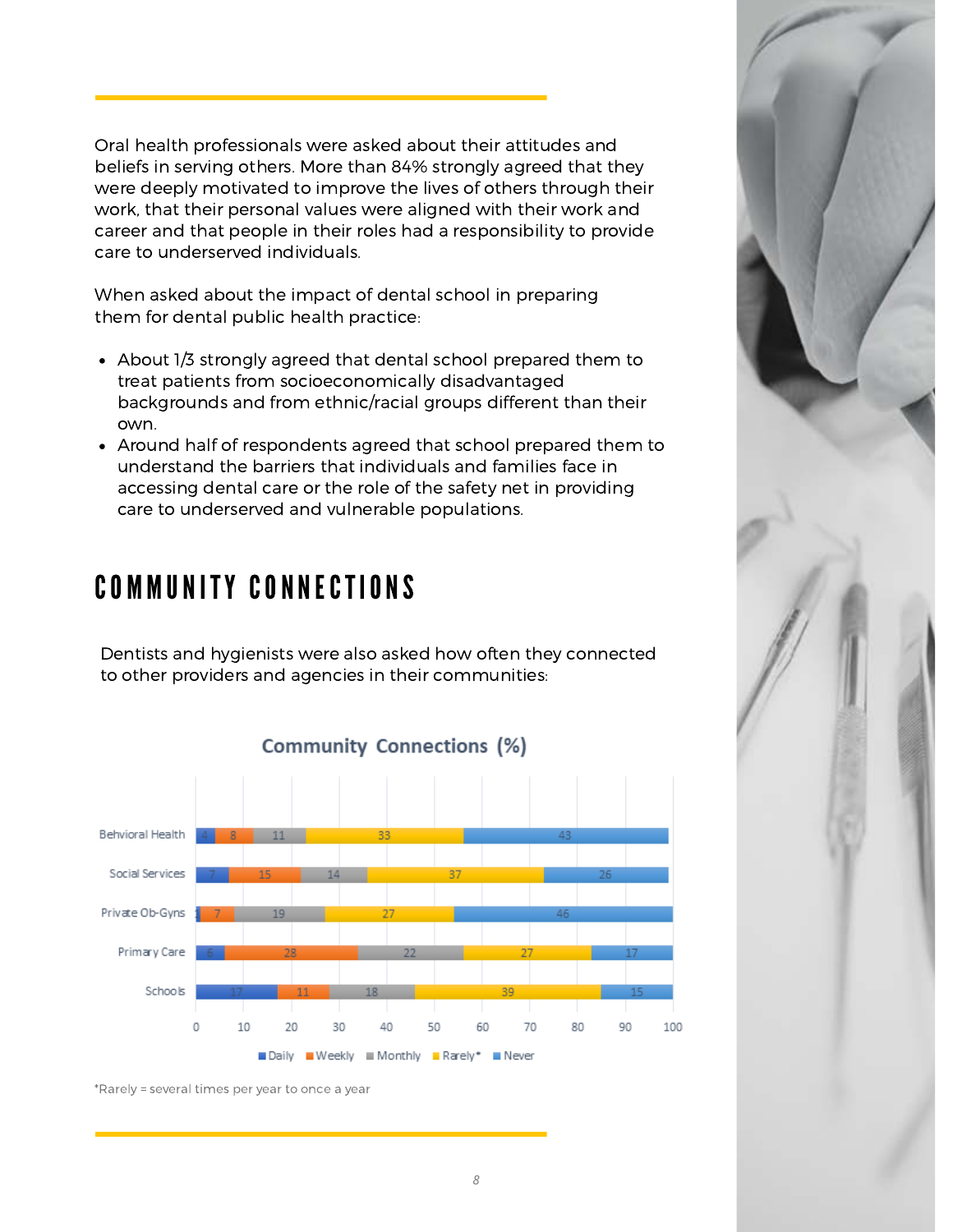## **KEY FINDINGS: MEDICAL PROFESSIONALS**

Medical professionals were included in the survey primarily as a means of assessing basic practices around oral health issues that arise in seeing patients, knowledge and understanding of community oral health resources and advocacy around oral health.

#### Top Technical Skill Gaps

| <b>Technical Skill</b>                                                                                               |   |
|----------------------------------------------------------------------------------------------------------------------|---|
| Advocate for oral health in the organization and the<br>community, including community water fluoridation.           | 1 |
| Practical strategies to better integrate oral health with<br>clinical care.                                          | 2 |
| Demonstrate knowledge and understanding of agency and<br>community resources in order to make oral health referrals. | 3 |

### **TRAINING SUPPORTS AND RESOURCES**

One section of the survey asked respondents about why, how and where they accessed training.

### **MOTIVATION**

For all respondents the three highest motivators for seeking out training were personal growth/interest, staying up-to-date in their field and maintenance of licensure.

### TRAINING PROVIDERS

For oral health professionals, respondents were most familiar with the American Dental Association (75%), local AHECs (58%), the Adams School of Dentistry at UNC-Chapel Hill (55%) and the N.C. Dental Society (53%) as sources of oral health training.

For medical professionals, only local AHECs were cited as very familiar resources by more than half of respondents (53%).

Around 2/5 of all respondents indicated they had taken a training from a local AHEC within the last two years.

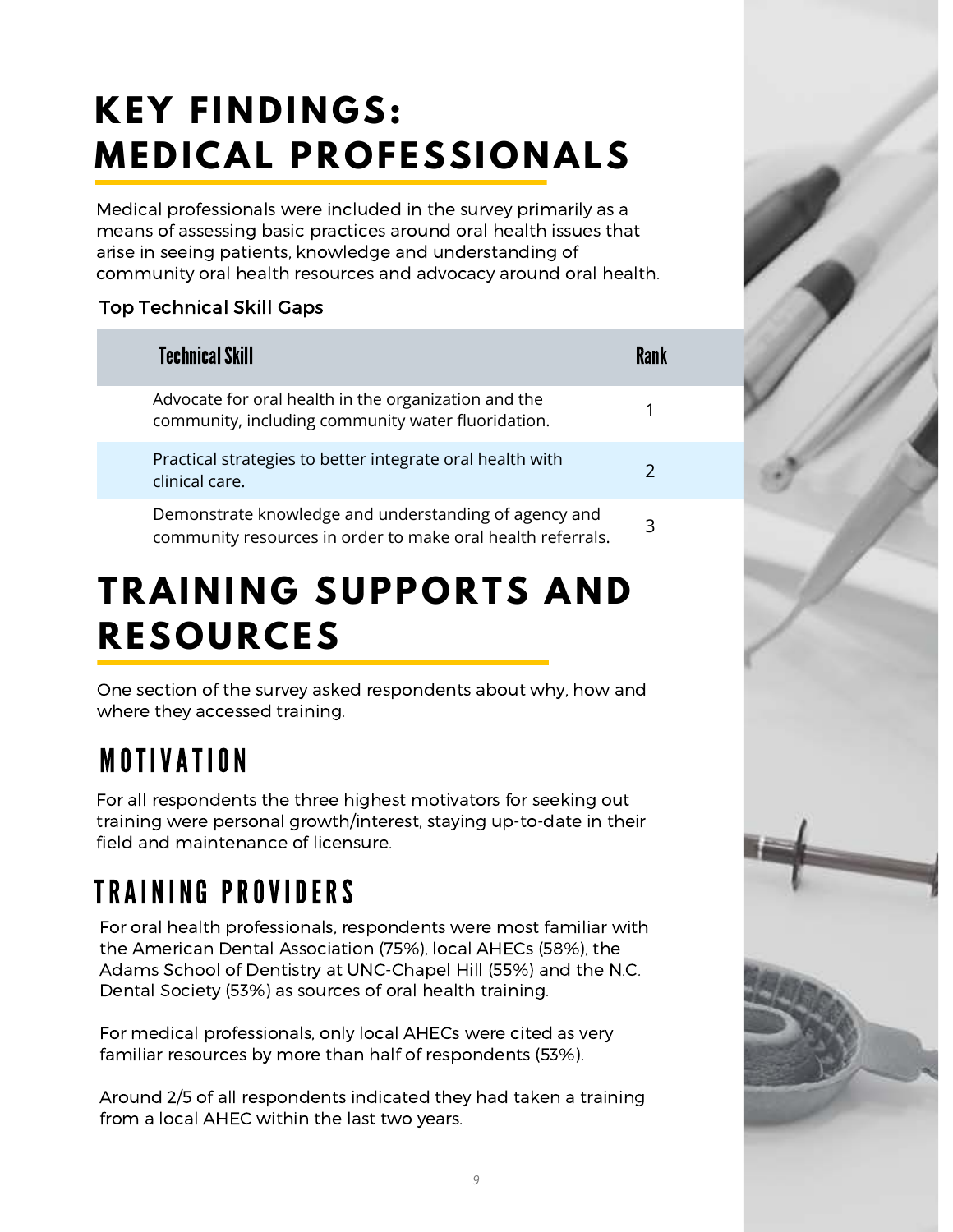### D EL I VERY METHODS

Oral health respondents preferred training delivered via conferences (65%), online courses (55%) and webinars (47%).

Medical professionals preferred training delivered via conferences (55%), one-to-two day intensive training sessions (50%), online courses (45%) and webinars (44%).

### **BARRIERS**

All respondents cited that the top three barriers to accessing trainings were challenges with taking time off work (65%), cost (57%) and lack of adequate staffing to cover absences (39%).

### **TRAINING SUPPORTS**

The most common training supports reported were coaching (48%) and non-monetary rewards/recognition (44%). Respondents also were given the opportunity to write in responses, and many of these included specific clinical and practice management skills.

Sixty-five percent of respondents overall and 82% of oral health respondents expressed interest in participating in a peer network defined as a learning community to share knowledge, ask questions and connect with other providers.

## **DISCUSSION**

While the assessment touched a relatively small number of oral health and medical professionals in North Carolina, it does provide useful data to help inform future professional development opportunities in both strategic skills areas as well as technical skills areas, in particular those that address specific vulnerable populations. There are also opportunities to potentially provide information/training to medical providers that could further connections between oral health and medical providers to better support oral health care in communities.

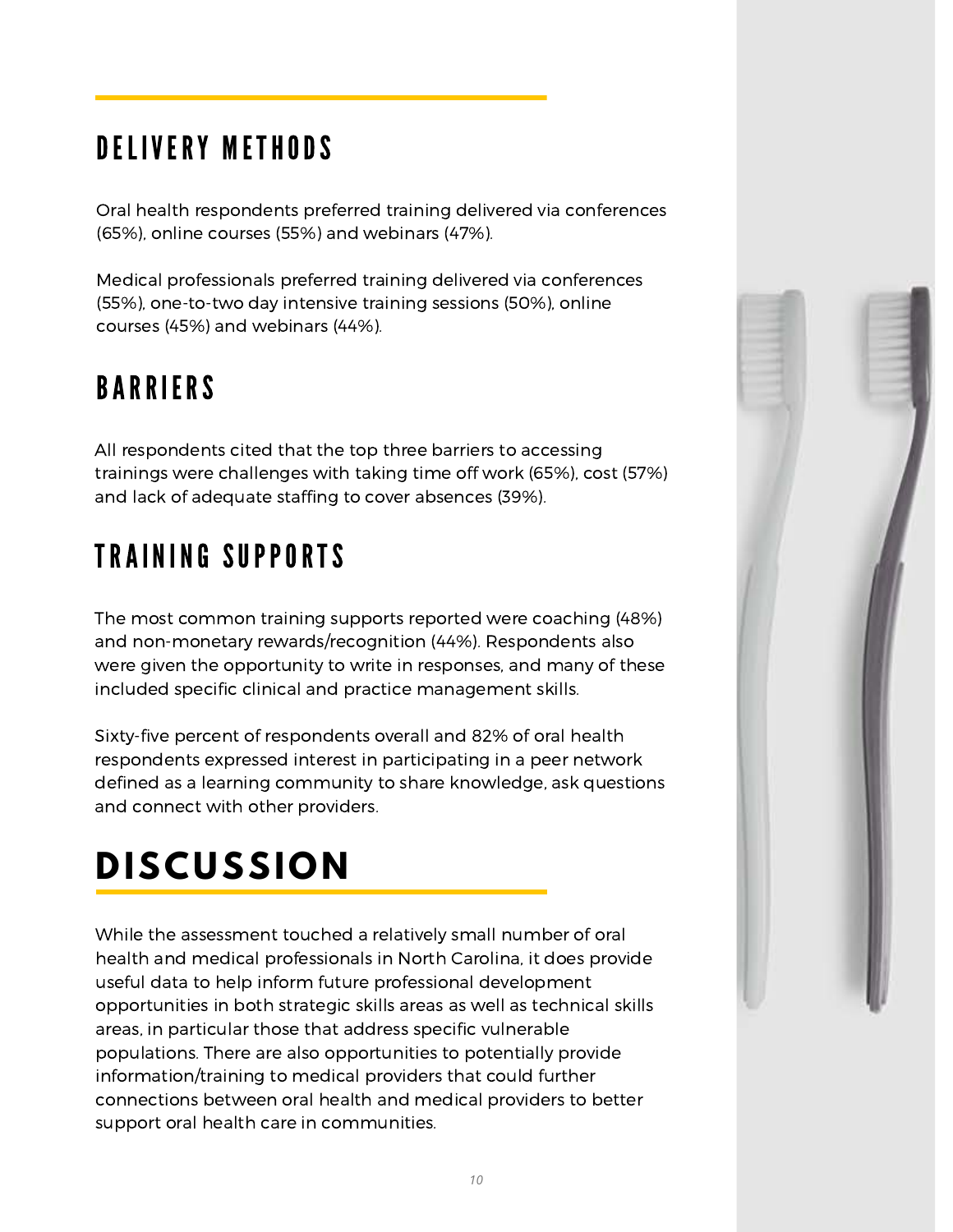### **APPENDIX 1: DISTRIBUTION CHANNELS FOR THE ASSESSMENT**

- N.C. Community Health Center Association
- N.C. Local Health Directors Listserv
- Oral Health Section of the North Carolina Division of Public Health
- UNC Dental Preceptors List
- East Carolina University School of Dental Medicine
- N.C. Public Health Association full membership and young professionals list
- N.C. State Board of Dental Examiners
- N.C. Oral Health Collaborative
- N.C. Dental Society Newsletter
- N.C. Public Health Nursing Directors and Supervisors lists
- NCIPH social media outlets LinkedIn, Facebook and Twitter

### **APPENDIX 2: STRATEGIC SKILL SETS**

The strategic skill sets used in this assessment are adapted from *Building Skills for a More Strategic Public Health Workforce: A Call to Action*, a 2017 report issued by the National Consortium for Public Health Workforce Development\*.

**Change management** means scaling programs up and down or changing them entirely in response to the environment and identifying core elements to help sustain programs in challenging times.

**Communicating persuasively** is the ability to convey a message that resonates with audiences outside of oral health. Oral health initiatives are fully effective when they engage partners, the general public, the media and policy makers.

**Data analytics** are the skills to leverage, synthesize and analyze multiple sources of electronic data and use informatics to identify health priorities, select appropriate evidence-based approaches to address those priorities and determine the effectiveness in reducing costs or improving health outcomes.

\*de Beaumont Foundation. (2017). Building Skills for a More Strategic Health Workforce: A Call to Action. Retrieved from https://www.debeaumont.org/news/2017/building-skills-for-a-morestrategic-health-workforce-a-call-to-action/.